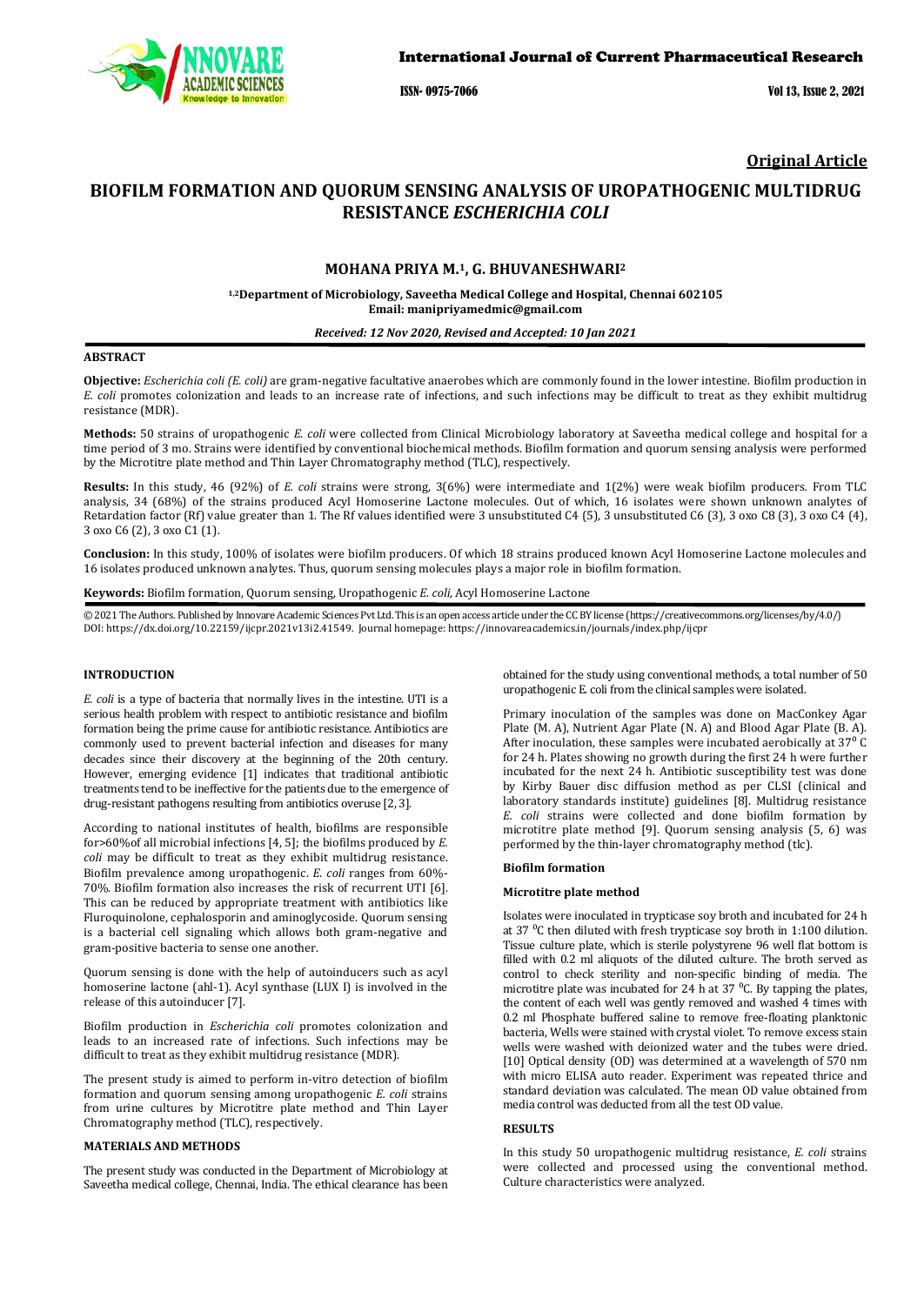

**Fig. 1: Graphical representation of antibiotic susceptibility pattern**



**Fig. 2: Biofilm formation**



**Fig. 3: Graphical representation of quorum sensing**